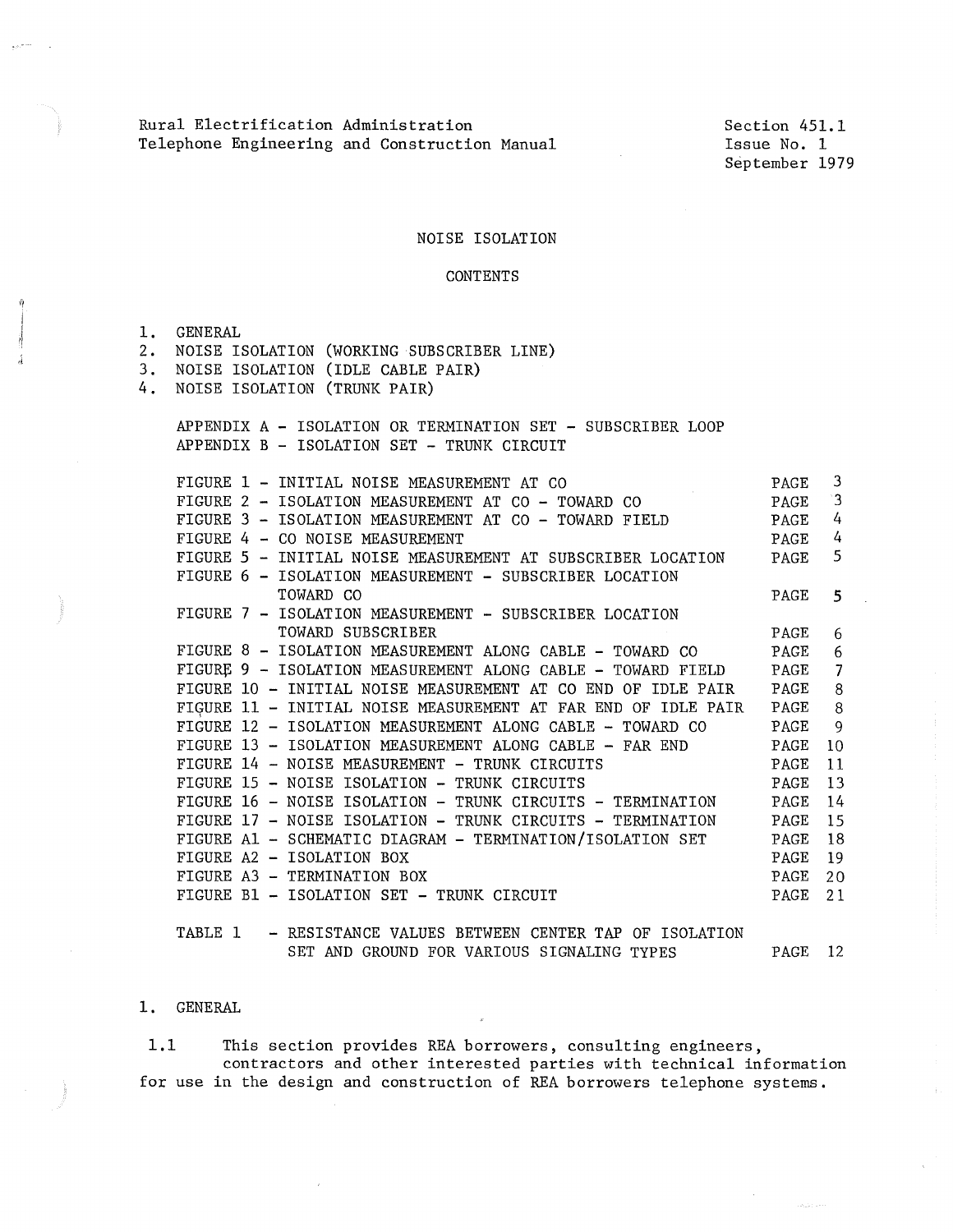It presents a discussion of a simplified method to isolate factors contributing to noise in telephone systems. It is intended to help plant people probe into and separate the probable causes and develop solutions for several common types of noise problems in both subscriber and trunk circuits.

1.2 Two methods will be discussed for application to subscriber circuits. One is used when testing on a working subscriber cable pair and the other is for use with an idle cable pair.

1.3 Noise isolation on trunk circuits requires a slightly different procedure than that followed with subscriber loop plant. The procedural differences occur when making the preliminary measurements.

2. NOISE ISOLATION (WORKING SUBSCRIBER LINE)

2.1 Tests may be made with either inexpensive loop checking equipment or with more sophisticated noise measuring sets and is directed toward the isolation of unbalances in the telephone circuit. (SEE REA STANDARD PC-4.) The method described is the initial phase of a noise investigation. It should be considered where the preliminary analysis of data taken at the subscribers premises has indicated a balance problem exists. The procedure is designed for use with shielded voice frequency cable facilities.

2.11 If there are voice frequency repeaters and/or loop extenders in the circuit being tested they should be removed from the circuit when working at or near the central offices to insure stability. When working at the subscriber end of the cable they can be left in the circuit.

2.12 When making the initial tests at the office always inspect the voice frequency repeaters to determine all settings are correct. Where screws are used for such settings be sure they are set down and making contact. Where the terminal switch is left or has vibrated open on one side the repeater will be unbalanced and may be contributing to the noise problem. Reports have been received that the screw type switches can open when exposed to vibration.

2.2 Begin testing by using the wire chiefs' test set or an insulation resistance test set to measure the insulation resistance or "leakage" on the pair. Measure tip to ring, tip to ground, and ring to ground resistances. The values measured should meet the objectives shown in REA Standard PC-4 (500 megohm miles) or infinity as measured with a wire chiefs' test set. If it is not, this problem should be corrected before proceeding further with isolation tests.

2.21 When the insulation resistance is accepteable, noise measurements may be started at the central office main distribution frame (MDF). Connect the test equipment to the cable pair tip and ring (T&R) as shown in Figure 1. Dial up the quiet termination and measure circuit or metallic noise (Nm) and record the measurement. This bridged measurement is not a valid measurement when using loop checking equipment due to the termination in the test equipment. With a conventional noise measuring set the bridging mode can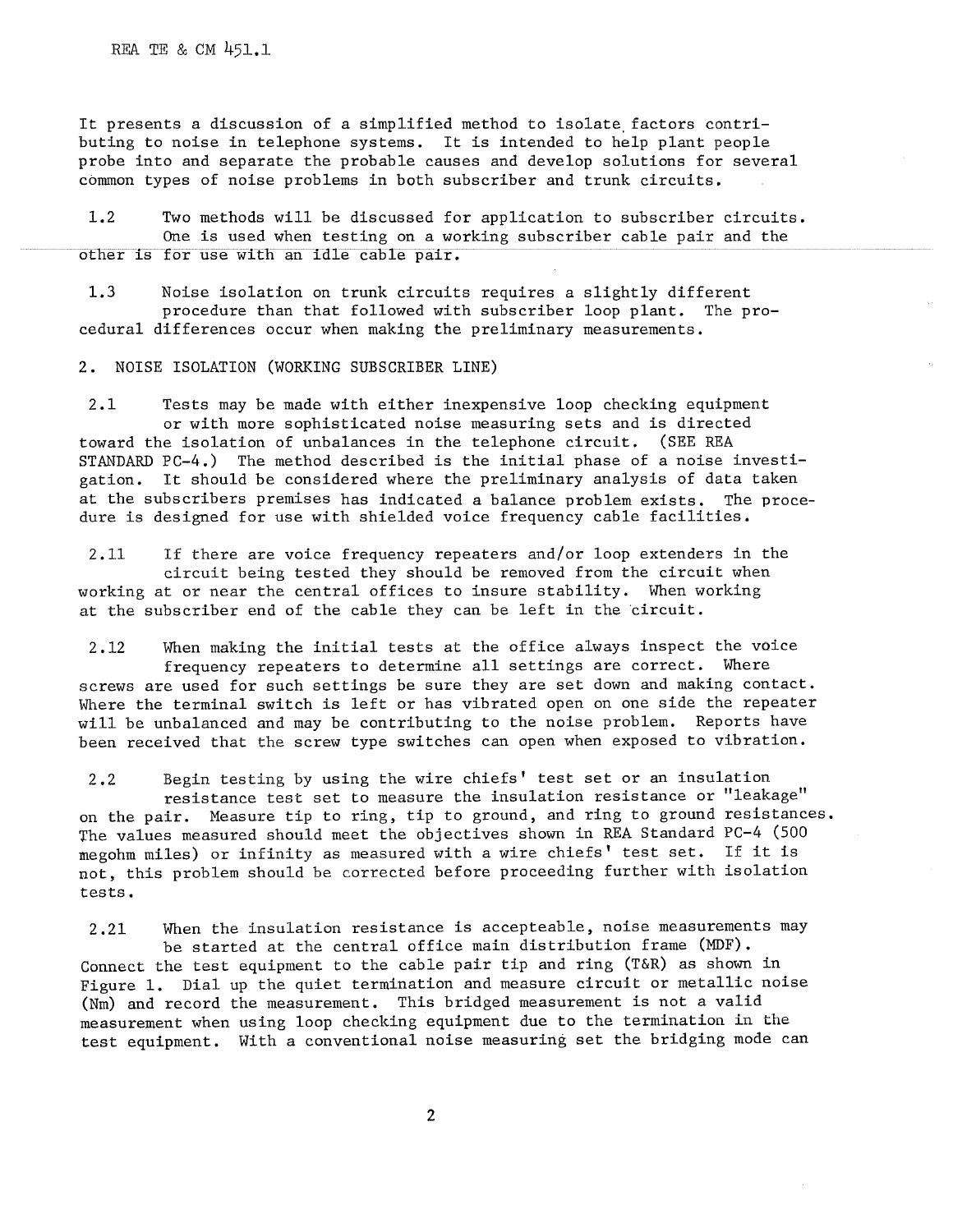be used which will yield a more accurate value of circuit noise. Power influence is not measured since it would only reflect the voltage drop across the office relay windings to ground. This reading is taken only to obtain an indication of the circuit noise level at the office.



2.3 Open the pair and connect the isolation set as shown in Figure 2 between the cable pair and the office at the MDF. See Appendix C for details of the isolation and/or termination set. Dial the quiet termination and measure circuit or metallic noise (Nm), longitudinal noise (NL), and power influence (PI) toward the CO; record the values and calculate the balance (Bal=PI-Nm). When measurements are made with a NMS, these measurements are made with C-message weighting. An additional measurement should be made of PI with 3 KHz Flat weighting to determine the fundamental frequency (60 Hertz) voltage level at this point.





3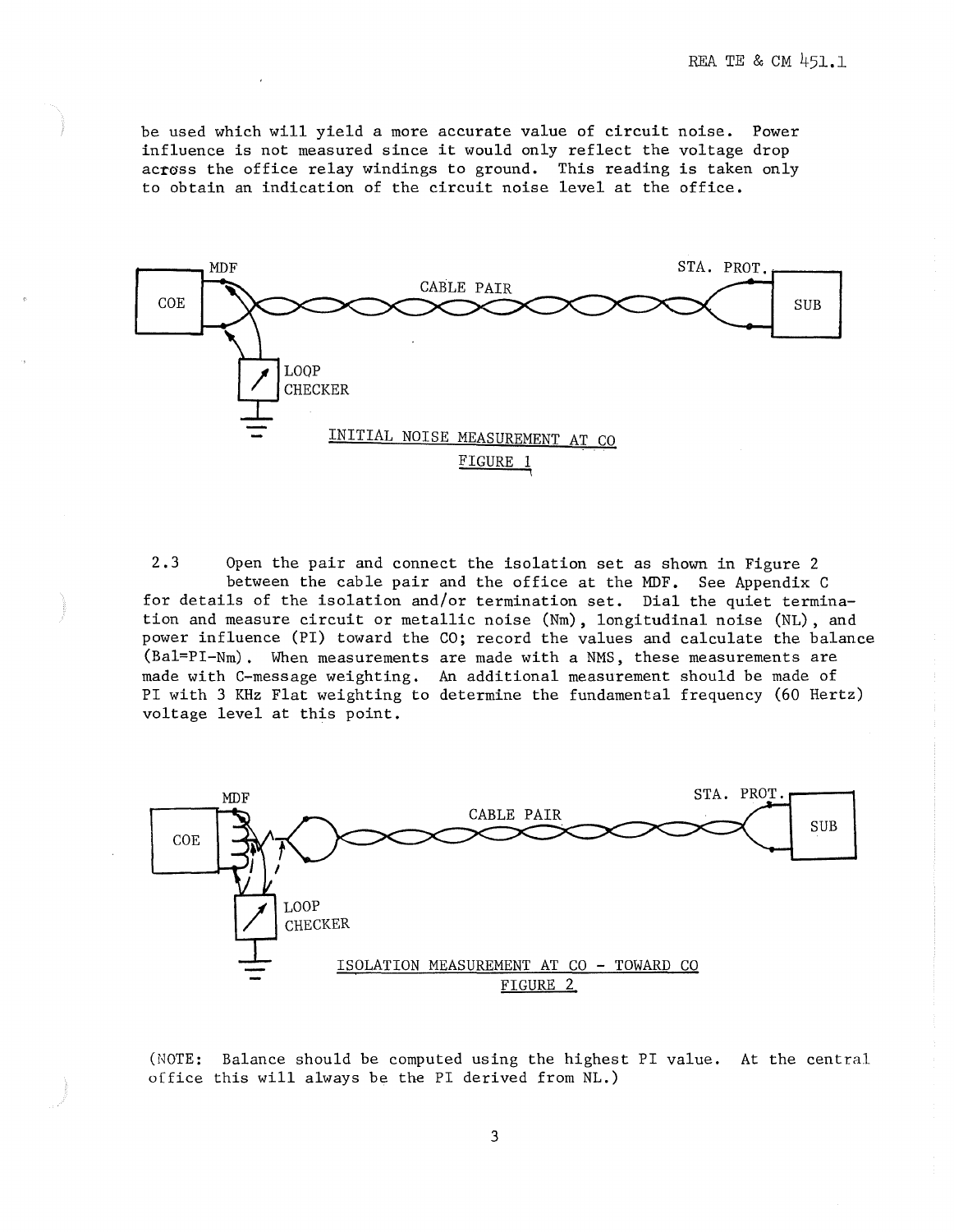2.31 Reverse the connections of the isolation set and loop checker as shown below (with a prewired switch); measure Nm, NL and PI toward the field recording the values and calculate the balance.



2.32 Review the Nm and balance. The problem should be in the direction of the highest measured Nm and lowest calculated balance. (PI should not have any significant change.)

- 2.33 If the highest Nm is toward the CO, disconnect the outside plant and remeasure Nm toward the CO as shown in Figure 4.
	- a. If the Nm stays about the same, the noise is being generated in the CO.
	- b. Should the Nm drop substantially, the CO may be unbalanced. (Without the longitudinal influence from the cable pair, there is no conversion from longitudinal to metallic noise).

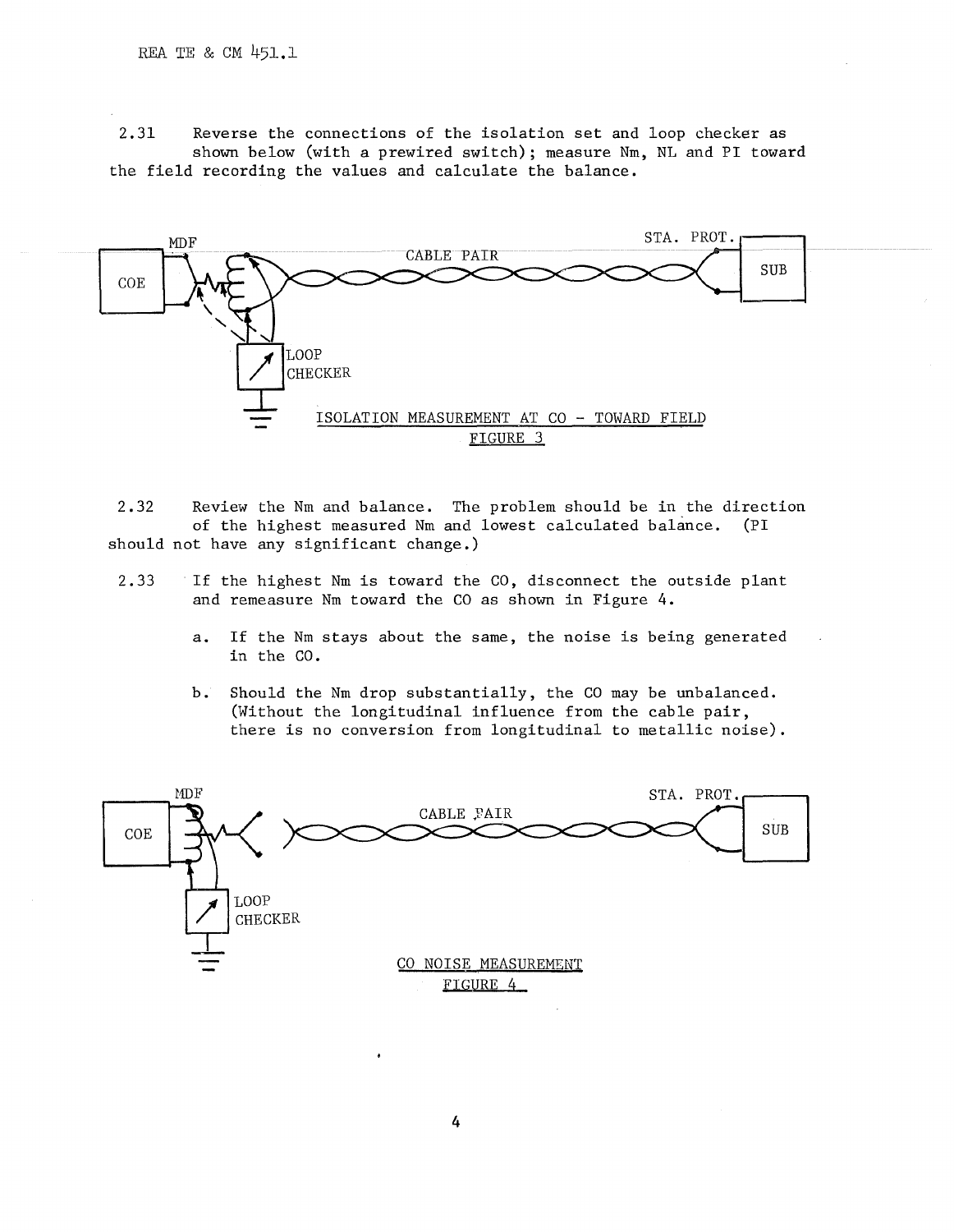2.4 At the subscriber's protector block as shown in Figure 5, measure and record loop current. Dial the milliwatt tone, measure and record the value(s). If the milliwatt supplies several frequencies, the frequency response of the circuit can be checked. This test is made to verify that the complaint is not the result of low transmission quality.





(These measurements are made at the subscriber's premises as a reference before any connections are disturbed. The results will also show any change in power influence level since the time initial measurements were completed during the initial repair call.)

2.42 Disconnect inside wiring from the protector block and connect the isolation set between the two as shown in Figure 6. Dial the quiet termination, measure Nm, NL and PI toward the CO; record the values and calculate the balance.



5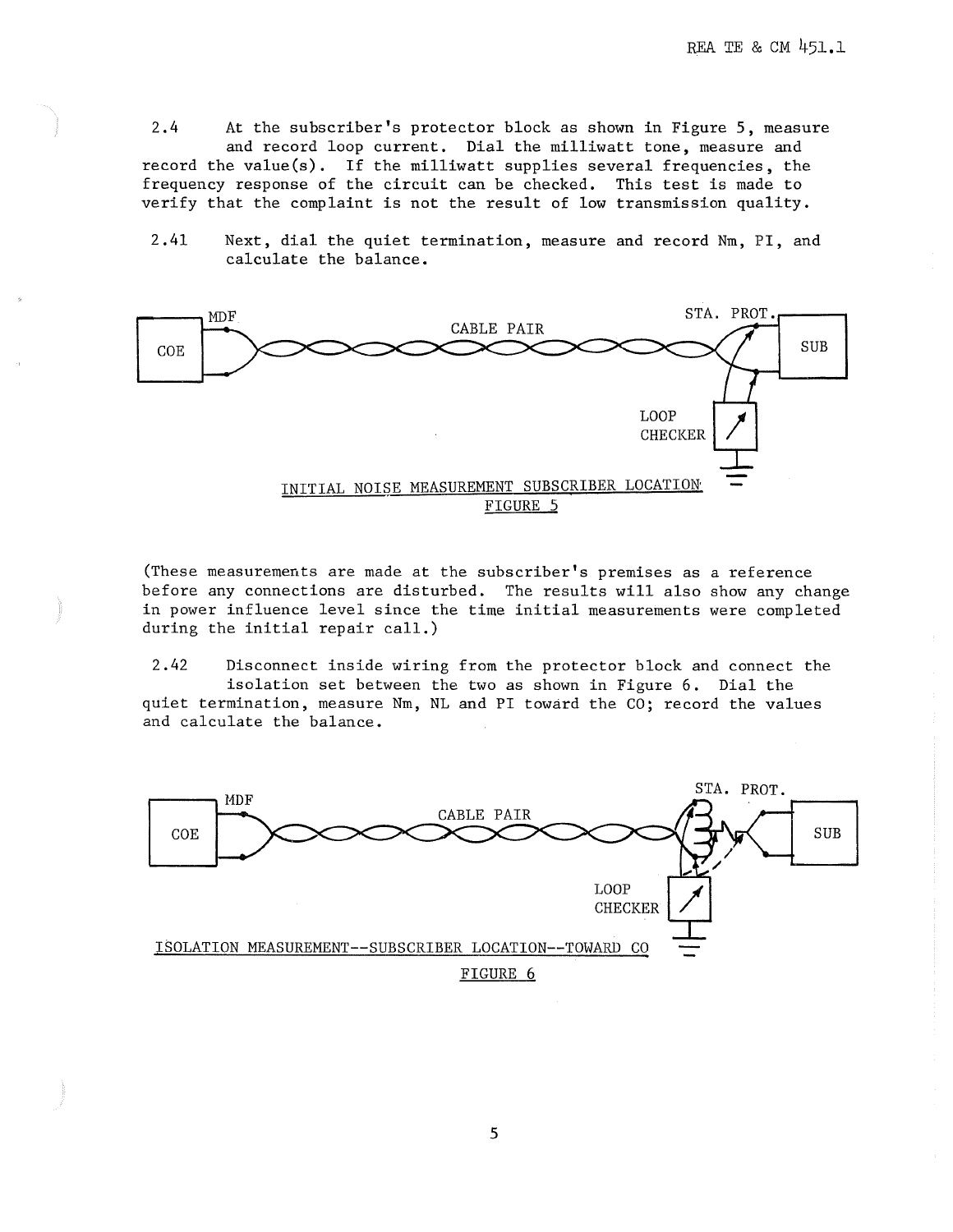REA TE & CM 451.1

(NOTE: There should be no NL found if bridged ringing is used. Should one be measured it indicates that there is a path to ground on the subscriber side of the measurement.)

2.43 Reverse the connections of the isolation set and loop checker as shown in Figure 7; measure Nm, NL and PI toward the subscriber; record the values and calculate the balance.



2.44 Review the data from these measurements. Problem area should be in the direction of the highest Nm and lowest balance. (NOTE: PI should not change significantly and recorded results from either measurement should be essentially the same as those from measurement made without the isolation set. If this is not the case, perhaps there was a bad connection at the protector block).

2.5 When the review of data from the previous measurement indicates a balance problem in the direction of the CO, select another point closer to the CO to begin isolation measurements. If the subscriber drop is long, it might be at the point of junction between the drop and the cable. It might also be the juncture between two cable sizes or at a load point location.

2.51 Cut the cable at the selected location and install the isolation set as shown in Figure 8. Dial the quiet termination, measure Nm, NL, and PI toward the CO, record the values and calculate the balance. The highest value of PI should be used to calculate the balance.

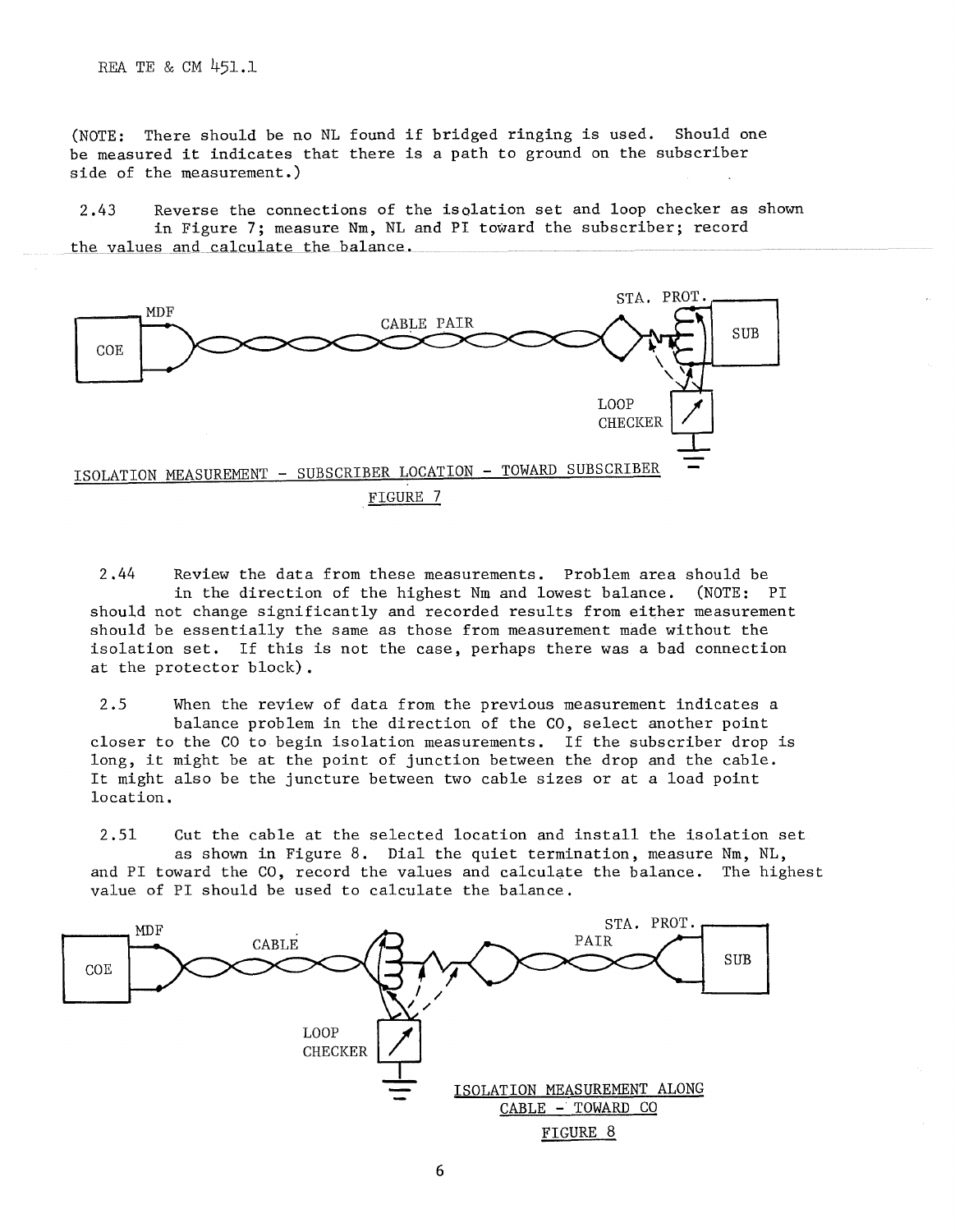2.52 Reverse the connections of the isolation set and loop checker as shown in Figure 9 and measure Nm, NL and PI toward the field. Record the values and calculate balance.



2.53 Review data from these measurements. The problem should be in the direction of the highest noise and lowest balance. Move in that direction to the next selected location; a junction where the cable size changes or a load point and repeat the above measurements. Continue with these isolation techniques until the section with low balance is located. It is possible that no single section can be pinpointed as being the major factor contributing to the noise problem.

2.531 If a single section can be identified as a major factor in a noise problem, further investigation should be made to determine the reasons. Additional tests of cable parameters should be made and fault locating techniques applied to pinpoint the location of the problem, (damaged cable, etc.)

2.532 Noise problems may occur when the cable has not been damaged and the applicable cable specifications are met. This condition might occur when cable unbalances are on the same side (tip or ring) and add up on a systematic basis. Such a condition can be indicated in recorded data from isolation tests in two ways. One, if it is not possible to isolate the problem in a section of cable (all results show marginal balance in both directions) or two, if isolation procedures on several pairs in the cable are successful, but the problem on each pair is located in a different section along the route. Usually in these situations only a few pairs in the total cable will have noise problems.

2.533 When the condition described in Paragraph 2.532 is suspected, recorded isolation test data should be examined to determine if a tip and ring reversal might reduce the circuit noise to an acceptable level. Tip and ring reversals are described in Paragraph 15.04 and 15.05 of TE&CM Section 451.

3. J ISOLATION (IDLE CABLE PAIR)

3.1 Begin testing by using the wire chief's test set or an insulation resistance test set to measure the insulation resistance or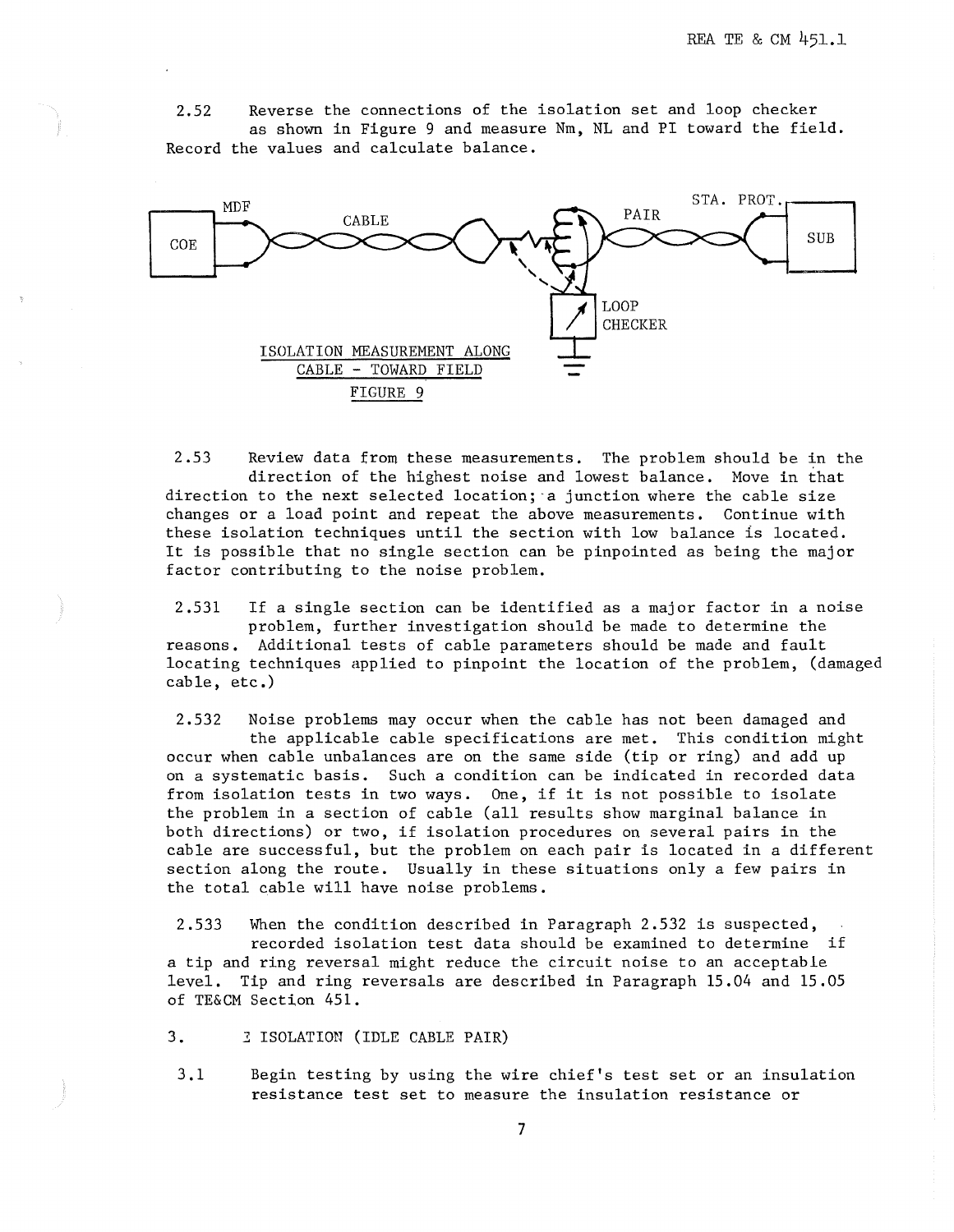REA. TE & CM 45l,l

"leakage" on the pair. Measure tip to ring, tip to ground and ring to ground resistances, The measured values should meet the objectives shown in REA standard PC-4 or infinity as measured with a wire chief's test set, If it is not, the problem should be corrected before proceeding with isolation tests.

3.11 When the insulation resistance is acceptable, noise measurements may be started at the central office MDF. First, measure the resistance unbalance of the isolation and/or termination set with wheatstone bridge. See Appendix A for details of the isolation and/or termination set. Connect the cable pair to the termination set and ground the center tap as shown in Figure 10. Measure Nm, PI and NL, record the values and calculate the balance.



(NOTE: Balance should be computed using the highest PI value. At the central office this will always be the PI derived from the NL value.)

3.2 At the outermost appearance of the cable pair (this might be at the end of a drop at a subscribers premises) measure Nm and PI as shown in Figure 11. Record values and calculate balance. Measure the resistance unbalance with the wheatstone bridge and record the result.



(These measurements are made for reference purposes. Subsequent measure ments at the same location following corrective work will show the leve of improvement.)

8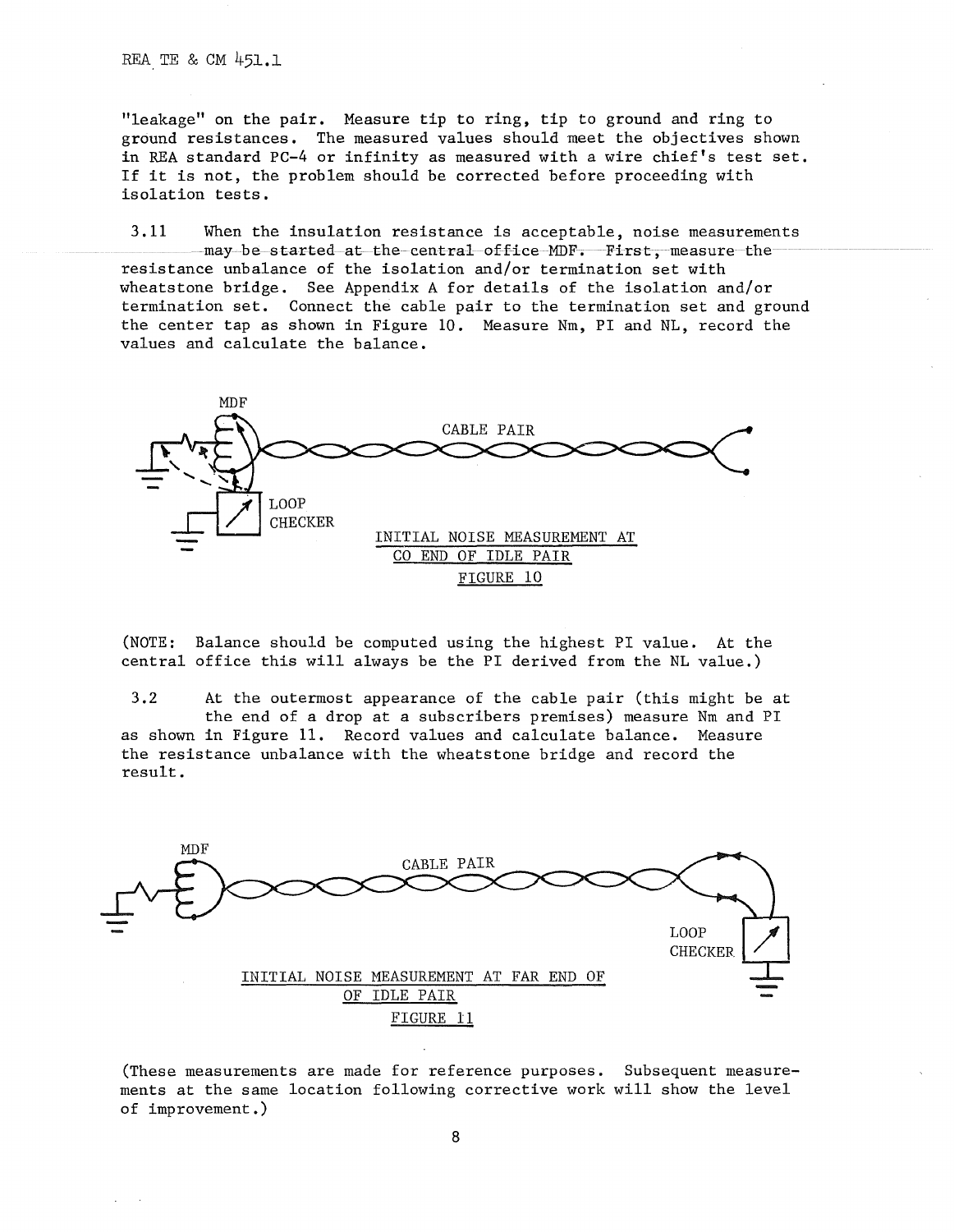### 3.21 Analyze the data from this measurement and proceed as follows:

- a. If balance is less than 60 dB, concentrate first on finding the unbalance and correcting it.
- b. When balance is greater than 60 dB, but power influence is high, first determine that there are no shielding or bonding problems and then concentrate on reduction of the power influence.
- c. If the circuit noise is low and the balance greater than 60 dB the problem may be intermittent. This could be the result of fluctuating power loads or shielding problems, for example.

3.22 Should isolation techniques be indicated before leaving this location, connect a termination (900 ohm resistor in series with a 2.16  $\mu$ F capacitor) between the tip and ring of the pair being worked on. This will permit accurate measurements both toward the CO and the field from the location of isolation measurements.

3.3 When the review of data from the measurement indicates a balance problem, select a point in the direction of the CO to begin isolation measurements. If the subscriber drop is long it might also be the juncture between the drop and the cable. It might also be the juncture between two cable sizes or at a load point location.

3.31 Cut the cable at the selected location and install the isolation set as shown in Figure 12. Measure Nm, NL and PI toward the CO. Record the values and calculate the balance. Highest value of PI should be used to calculate the balance. Measure the resistance unbalance with a wheatstone bridge and record the result.

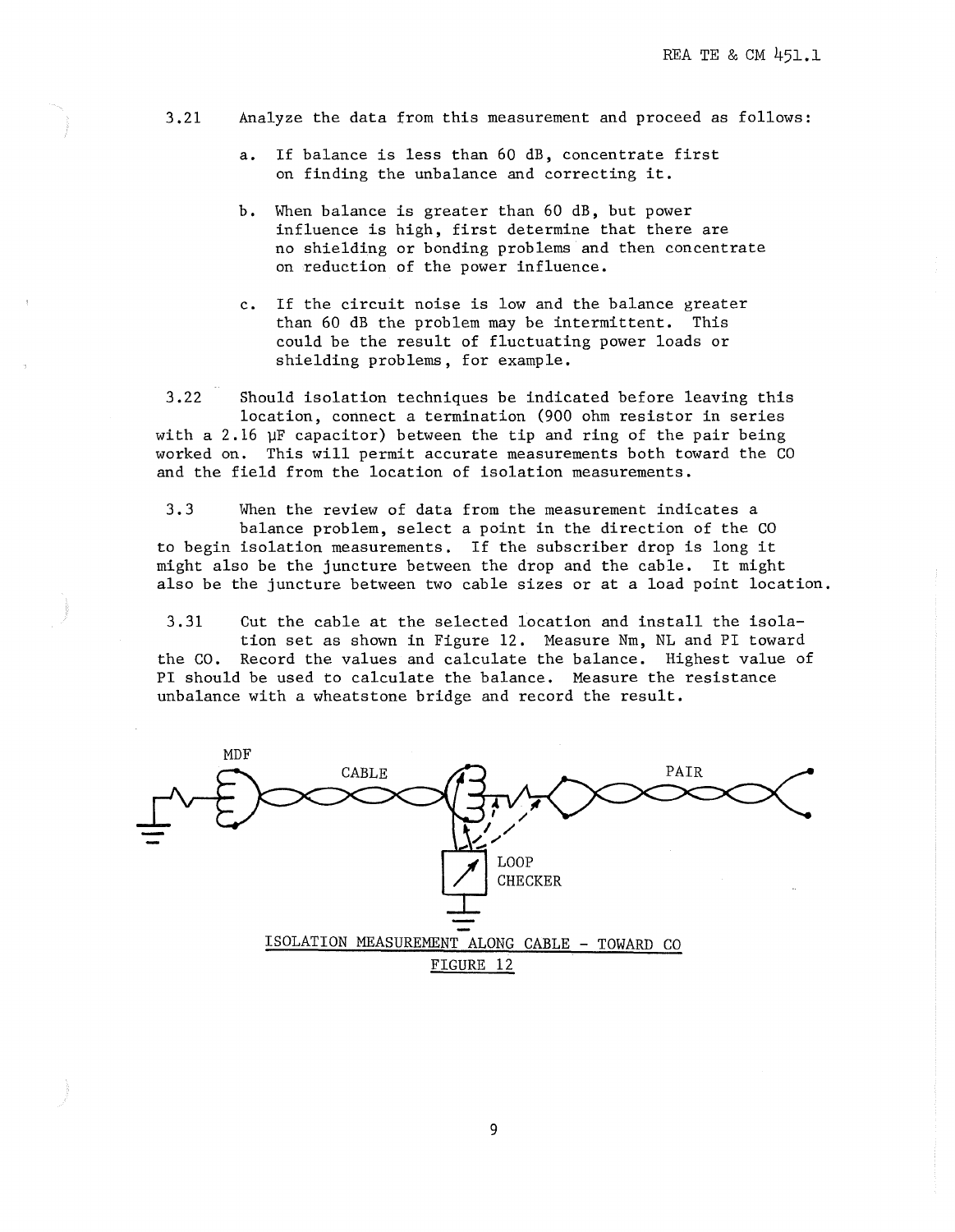3.32 Reverse the connections of the isolation set and loop checker as per Figure 13 and measure Nm, NL and PI toward the field. Record the values and calculate the balance.



3.33 Review data from these measurements. The problem should be in the direction of the highest noise and lowest balance. Move in that direction to the next selected location; a juncture where the cable size changes or a load point and repeat the above measurements. Continue with these isolation measurements until the section with low balance is located. It is possible that no single section can be pinpointed as being the major factor in the noise problem.

3.331 If a single section can be identified as a major factor in a noise problem, further investigation should be made to determine the reasons. Additional tests of cable parameters should be made and fault locating techniques applied to pinpoint the location of the problem, (damaged cable, etc.).

3.332 Noise problems may occur then the cable has not been damaged and applicable cable specifications are met, This condition might occur when cable unbalances are on the same side (tip and ring) and add up on a systematic basis. Such a condition can be indicated in recorded data from isolation tests in two ways. One, if it is not possible to isolate the problem in a section of cable (all results show marginal balance in both directions) or two if isolation procedures on several pairs in the cable are successful, but the problem on each pair is located in a different section along the route. Usually in these situations only a few pairs in the total cable will have problems.

3.333 When the condition described in Paragraph 3.332 is suspected, recorded isolation test data should be examined to determine if a tip and ring reversal might reduce the circuit noise to an acceptable level. Tip and ring reversals are discussed in Paragraph 15.04 and 15.05 of TE¢CM 451.

3.4 Refer to REA TOM Section 1358.2 for a discussion of noise isolation.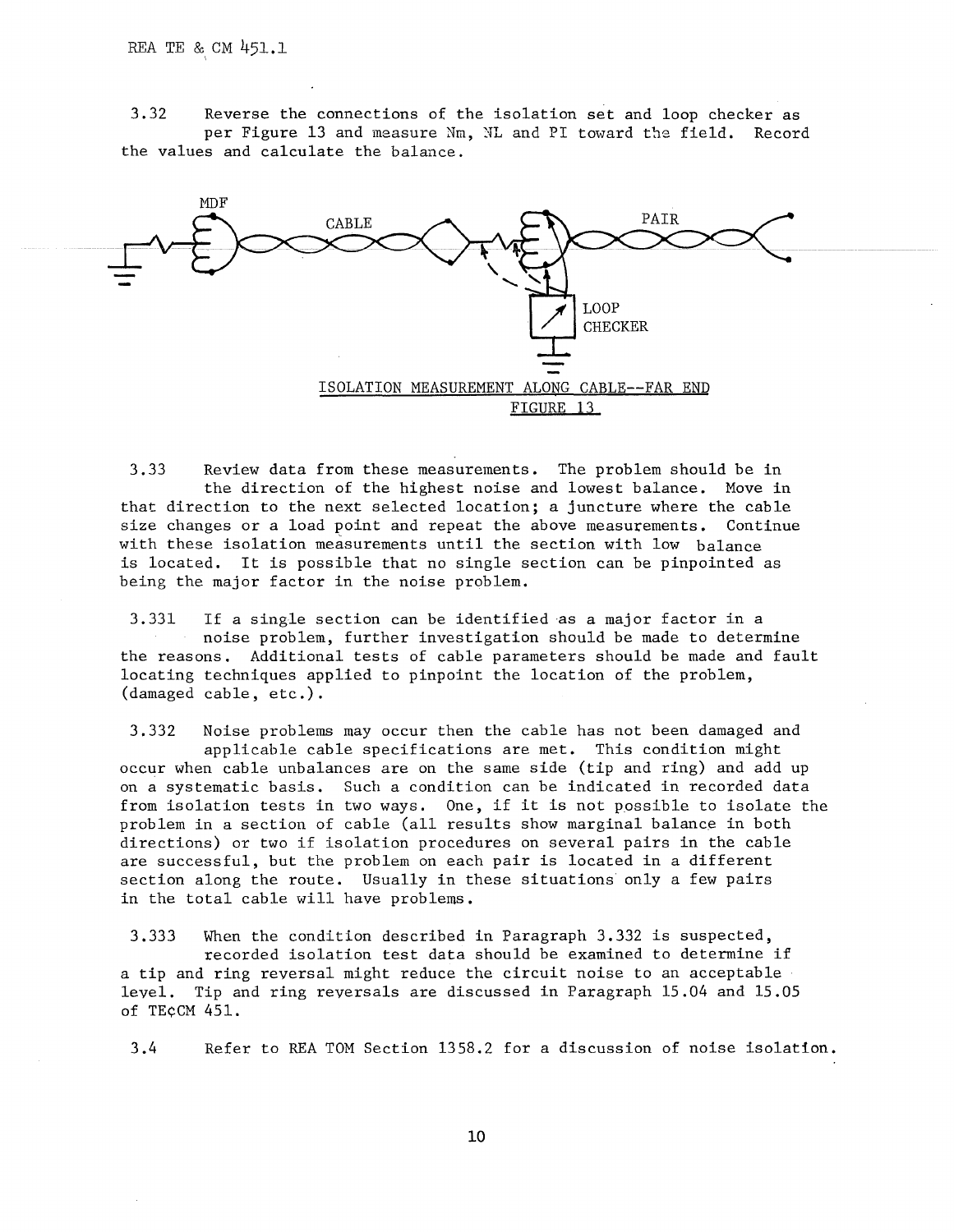# 4. NOISE ISOLATION (TRUNK PAIR)

4.1 A trunk circuit is terminated in an office at each end and therefore has a low impedance to ground at each end. Series unbalances therefore located near either end of the trunk circuit may be major factor contributing to noisy trunks. Maximum conversion from longitudinal to metallic noise due to shunt unbalances in trunk circuits will occur in the middle of the circuit.

4.2 The majority of trunk circuits require tip and ring continuity for proper operation. For this reason it is not possible to use the termination set which shorts the T&R in one direction for isolation as it done with subscriber loops. See Appendix B for design of an isolation set which may be used for isolation tests on trunk cables.

4.3 The testing should begin by measuring the insulation resistance of the circuit with an insulation resistance test set. Measure tip to ring, tip to ground. Measured values should meet the objectives shown in REA Standard PC-4. If it does not, this problem should be corrected before proceeding further with isolation tests.

4,31 When the insulation resistance is acceptable noise measurements may be started. Measurements at the office main distribution frame (MDF) should be made at both ends of the cable. Connect the noise measuring set to the cable pair tip and ring (T&R) and to ground (G). (See REA Standard PC-4.) Call one office from the other over the trunk and place a 900 ohm + 10 percent, 10-watt resistor across the T&R terminals of the telephone sets on both ends. Place both telephone sets on hook. Measure circuit noise and both noise-to-ground (C-msg.) and noise-to-ground (3-KHz Flat) at both ends of the cable. The balance will not be accurate due to the low impedance to ground so no decisions should be made at this time.

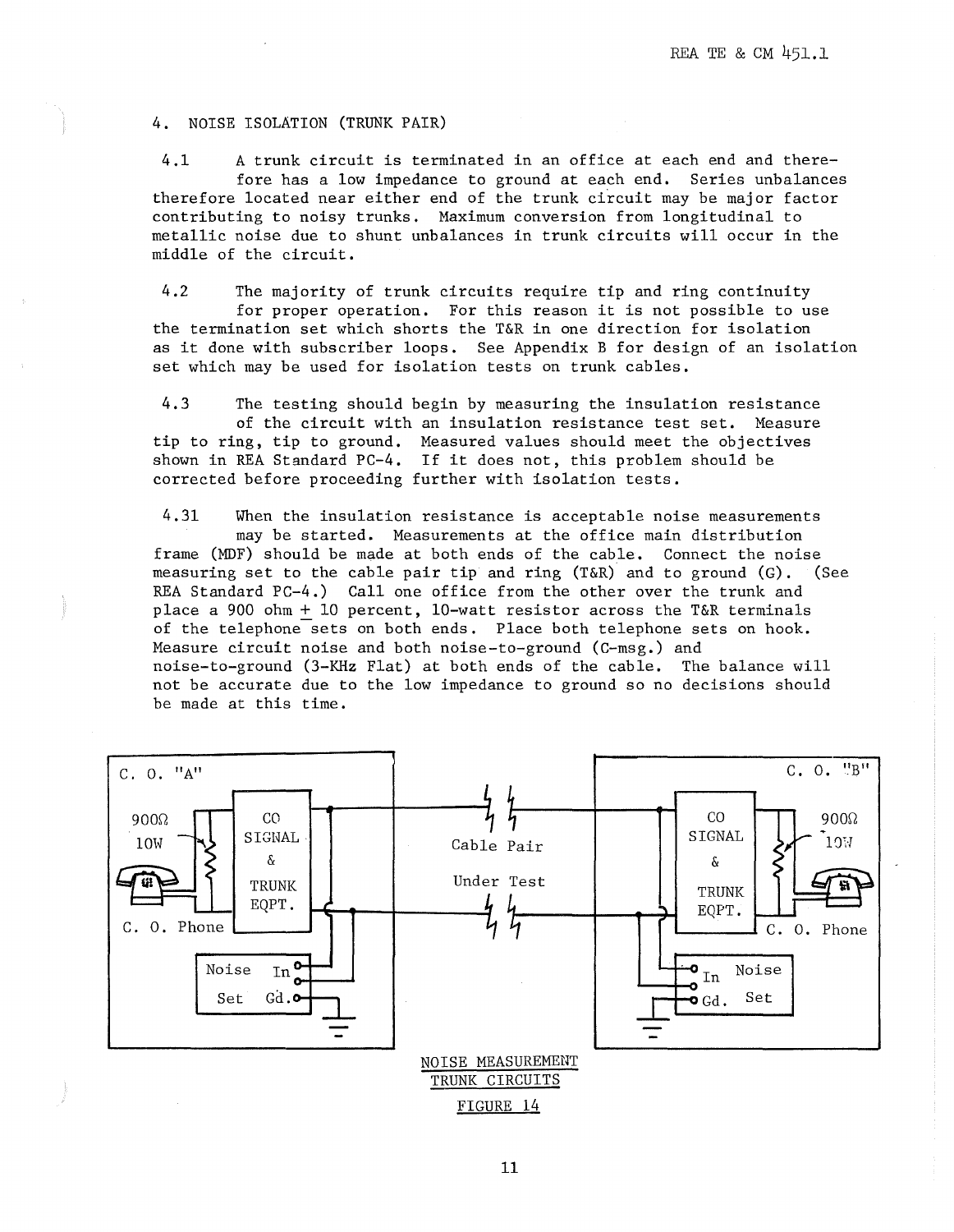4.32 These tests are made to determine the overall performance of the trunk circuit before any connections are distributed. They are also reference points for comparision to determine effectiveness of corrective action.

4.4 Open the pair and connect the isolation set shown in Figure 15 between the cable pair and the office at the MDF at both ends of the trunk. Again call one office from the other over the trunk and place a 900 ohm+ 10 percent, 10-watt resistor across the T&R terminals of the telephone sets on both ends, (Call cannot be made if SF signaling is used.) Place both telephone sets on hook. Measure circuit noise (Nm-terminated), noise-to-ground (C-msg.), and noise-to-ground (3=KHz Flat), first toward the office and then toward the cable at both ends of the trunk as shown in Figure 15. Calculate the balance for the four sets of measurements.

4.41 Review Nm and balance values. The problem should be in the direction of the highest measured Nm and lowest calculated balance. There should be only a very slight change, if any, in the magnitude of noise-to-ground since the trunk isolation set provides little impedance to the flow of longitudinal noise currents,

4.5 Disconnect the cable at each end and terminate in the termination set as described in Appendix A. The resistor value, when required, between the center tap of the set and ground is determined by the type of signaling used. Proper values are shown in Table 1.

## TABLE I

# RESISTANCE VALUES BETWEEN CENTER TAP OF ISOLATION SET AND GROUND FOR VARIOUS SIGNALING TYPES

| SIGNALING | RESISTANCE VALUE IN OHMS |                |
|-----------|--------------------------|----------------|
| TYPE      | REP'T COIL               | COMMERCIAL SET |
|           |                          |                |
| DХ        | 600                      | 500            |
| CХ        | 100                      | $\Omega$       |
| <b>SX</b> | 100                      |                |
| LOOP      | 100                      |                |

4.51 Measure Nm, Ng (C-msg), Ng (3-KHz Flat), NL (C-msg.) and NL (3-KHz Flat) at each end, as shown in Figure 16, and calculate the balance from the highest value of C-msg weighted power influence. Measure the resistance unbalance of the termination set with a wheatstone bridge.

4.52 If the recorded value Nm from these measurements is significantly lower than the initial values found with the trunk equipment connected and working, the problem is likely to be in the trunk equipment. Check to ascertain it has been correctly wired into the circuit.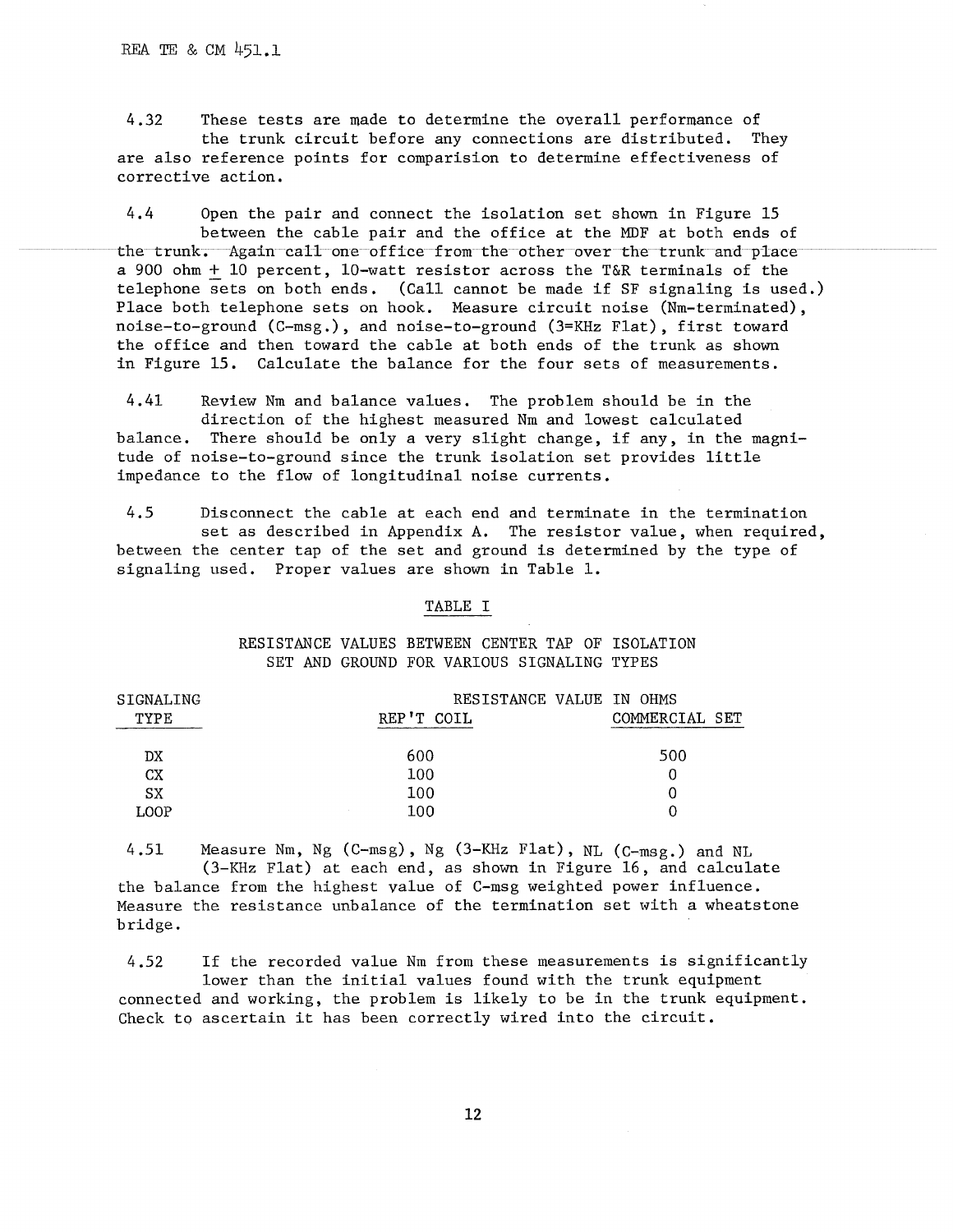

 $\bar{a}$ 

 $\Delta$ 

# **NOISE ISOLATION TRUNK CIRCUITS**

FIGURE 15

 $-13-$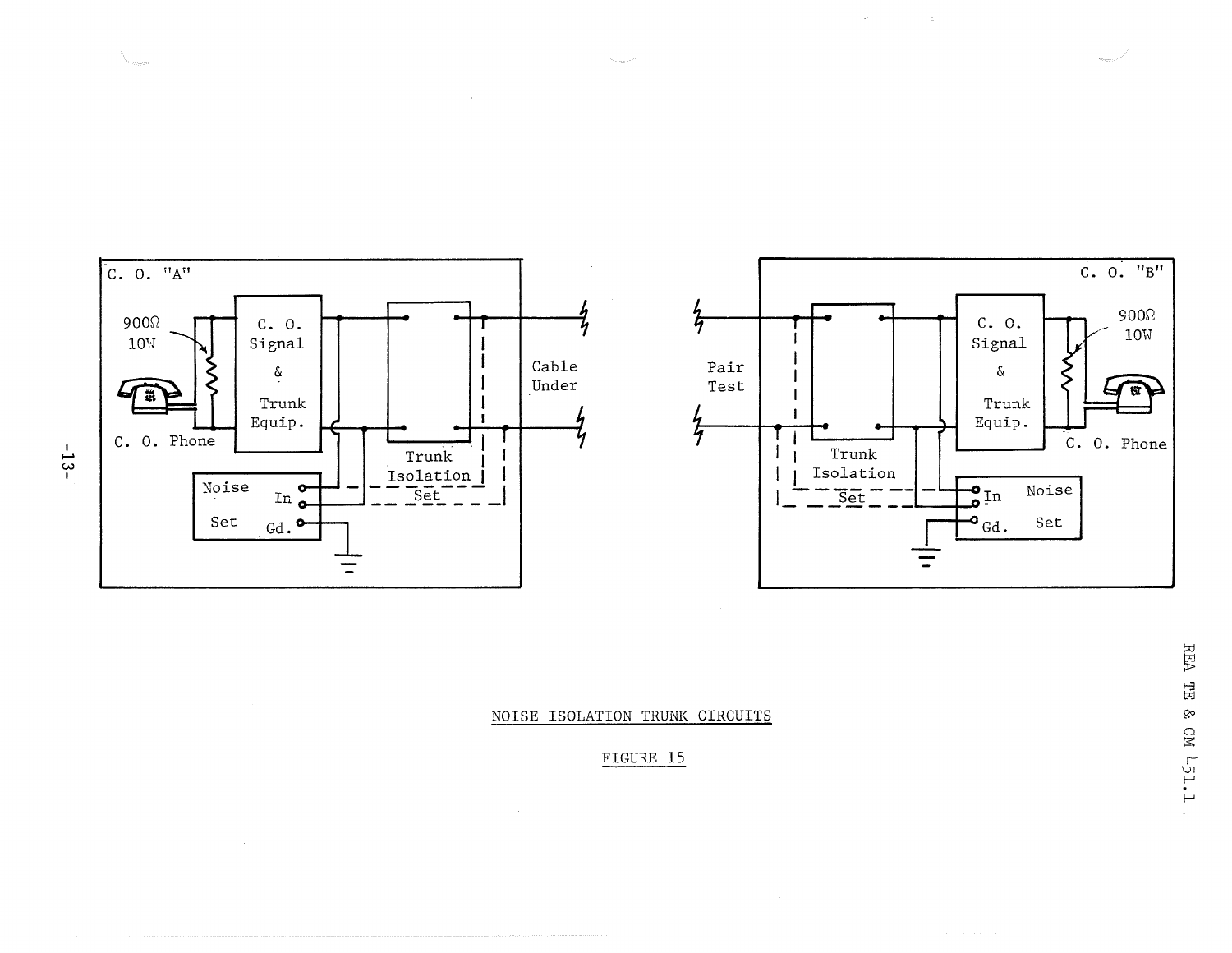

 $14$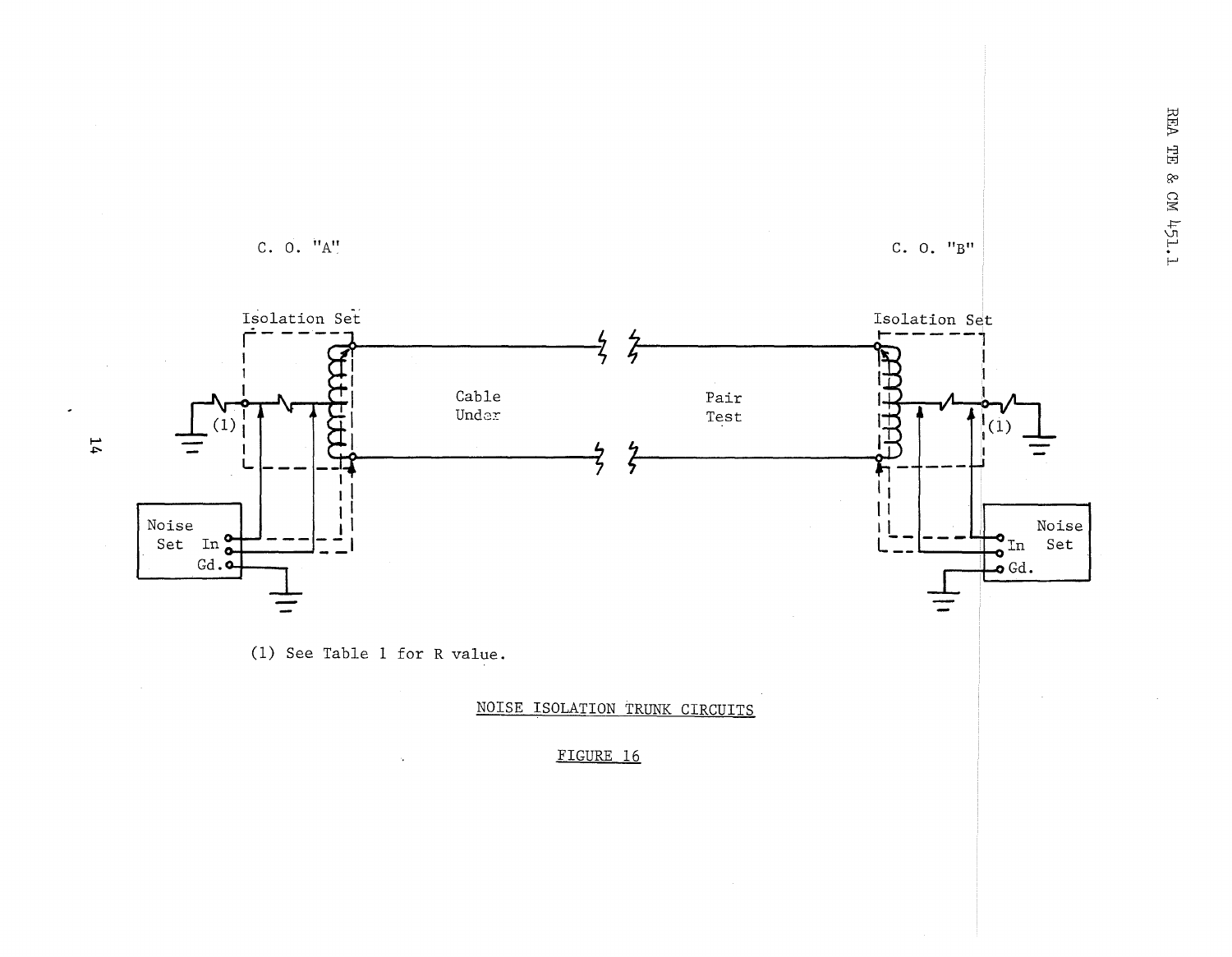4.6 Move to a location at the approximate center of the trunk cable or to the exchange boundary if two companies are involved and start isolation tests. Open the cable at the selected location and install an isolation set as shown in Figure 17. This isolation set is the one shown in Appendix "A". Measure Nm, NL and Ng in turn, toward Central office. Record the values and calculate balance. Measure resistance unbalance in both directions.



(1) See Table Bl for R value,

# NOISE ISOLATION TRUNK CIRCUITS

#### FIGURE 17

4.61 Review the data from measurements. The problem should be in the direction of the highest noise and lowest balance. Move in that direction to the next selected location and repeat the above measurements. Load coil locations provide convenient locations for isolation measurements. Continue with these isolation measurements until the section with low balance is located. It is possible that no single section will be identified as the major factor in the noise problem.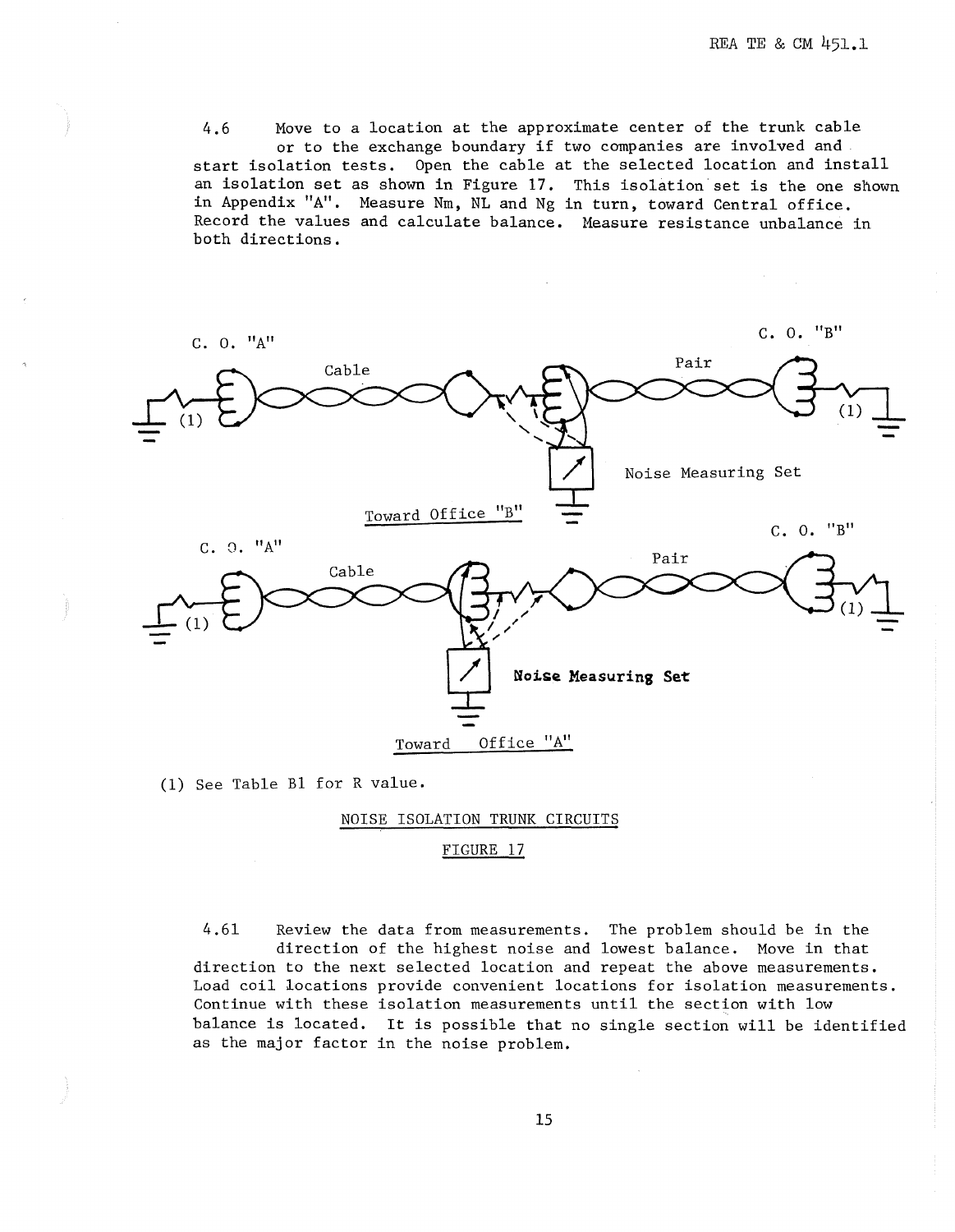4.62 If a single section can be identified as a major factor in a noise problem, further investigation should be made to determine the reasons. Additional tests of cable parameters should be made and fault locating techniques applied to pinpoint the location of the problem, (damaged cable, etc,).

4.63 Noise problems may occur when cable has not been damaged and applicable cable specifications are met. This condition might occur when cable unbalances are on the same side (tip or ring) and add up on a systematic basis. Such a condition can be indicated in recorded data from isolation tests in two ways. One, if it is not possible to isolate the problem in a section of cable (all results show marginal balance in both directions), or two, if isolation procedures on several pairs in the cable are successful but the problem on each pair is located in a different section along the route.

4.64 When the condition described in Paragraph 4.63 is suspected, recorded isolation test data should be examined to determine if a tip and ring reversal might reduce the circuit noise to an acceptable level. Tip and ring reversals are discussed in Paragraph 15.04 and 15.05 of TE&CM 451.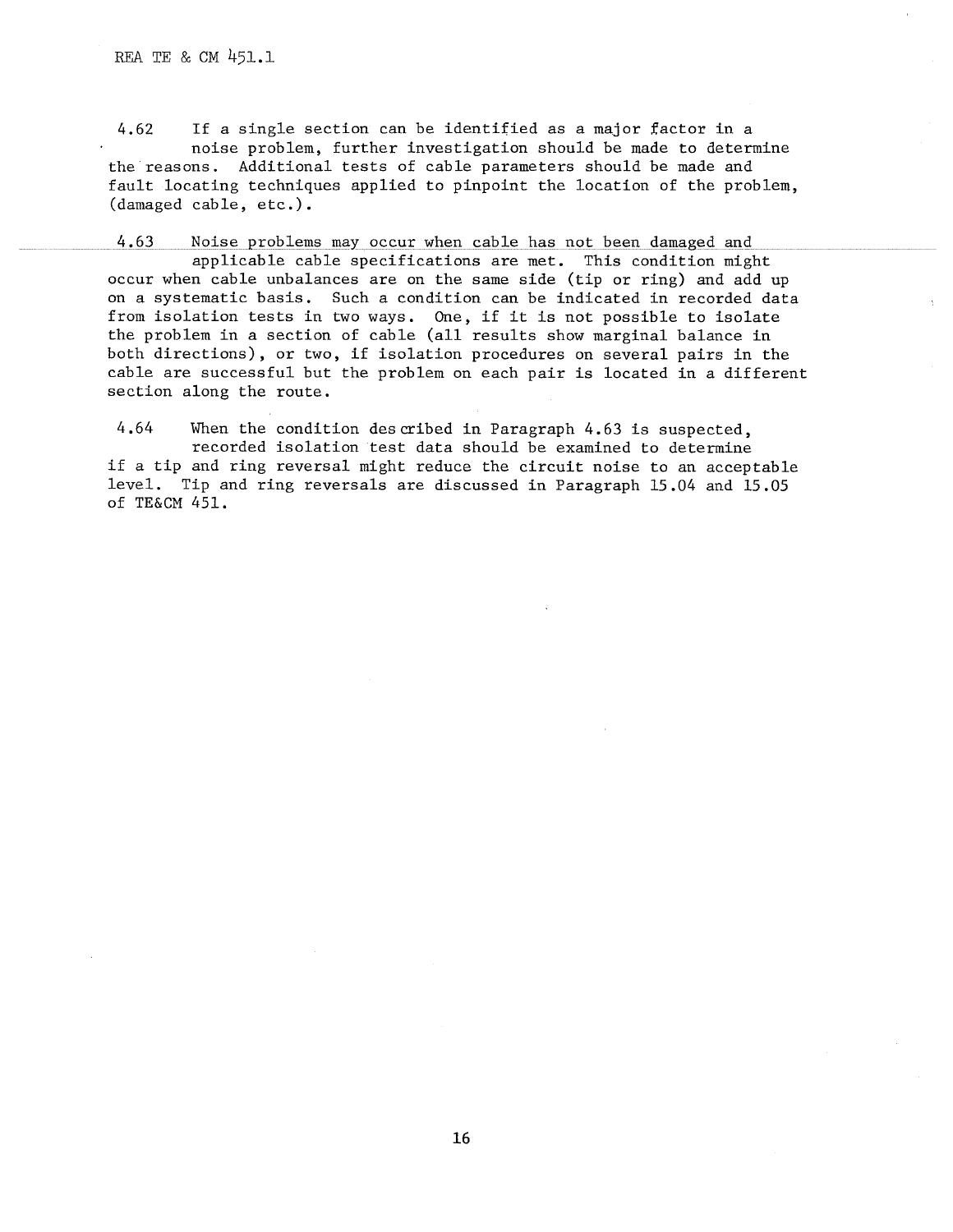# APPENDIX A ISOLATION OR TERMINATION SET SUBSCRIBER LOOP

# 1. GENERAL

I

 $1.1$  The isolation or termination set is primarily a well balance eoil with a center tap. Depending on its connection in the circuit it may be used during noise isolation measurements or for terminating a circuit at an office during noise measurements.

1.2 Sets of this type are available commercially and can be quite sophisticated or they can be build by the telephone company from a well balanced repeating coil. The coil used in constructing the set should have a minimum balance of 70 dB.

1.21 Some commercial sets use a 200 x 200 ohm coil which enhances its use as a terminating set. They also have provision for dialing through the set, placing a termination across the tip and ring of the circuit, and for measurement of noise longitudinal. In addition, internal switching may be provided for the two directions of isolation tests, and termination applications with center tap grounded or floating.

1.22 Sets built by the telephone company can be as sophisticated as necessary for their needs. When a repeating coil is used, it will be necessary to add 100 ohm resistor in series with the center tap to provide the same impedance to ground as the 200 x 200 ohm relay in the transmission bridge. A schematic diagram for an isolation or terminating set is shown in Figure Al.

1.23 Switches used in construction of an isolation set must be of high quality which will not become noisy after many operations.

1.3 Commercial sets utilize a 7.35 ohm resistor in series with the center tap of the coil for measurement of noise longitudinal. These sets are designed for use with inexpensive loop checking equipment which has an impedance of 735 ohms which is the geometric mean of 600 and 900 ohms, With the loop checker set to circuit noise, 'a measurement is made across the 7.35 ohm resistor. This is the longitudinal noise value.

1.31 The ratio of 735 ohms to 7.35 ohms is 100 to 1. On a voltage ratio basis this is 40 dB. Thus, to convert NL to PI, 40 dB is added to the measured value  $(NL + 40 = PI)$ .

1.32 When conventional noise measuring equipment is used, the value of resistance in series with the center tap of the coil for precise measurements should be 6 ohms for 600 ohm terminated settings and 9 ohms for 900 ohm terminated. Use of the 7.35 ohm resistor with a NMS will result in an error of less than 2 dB for either the 600 or 900 ohm setting.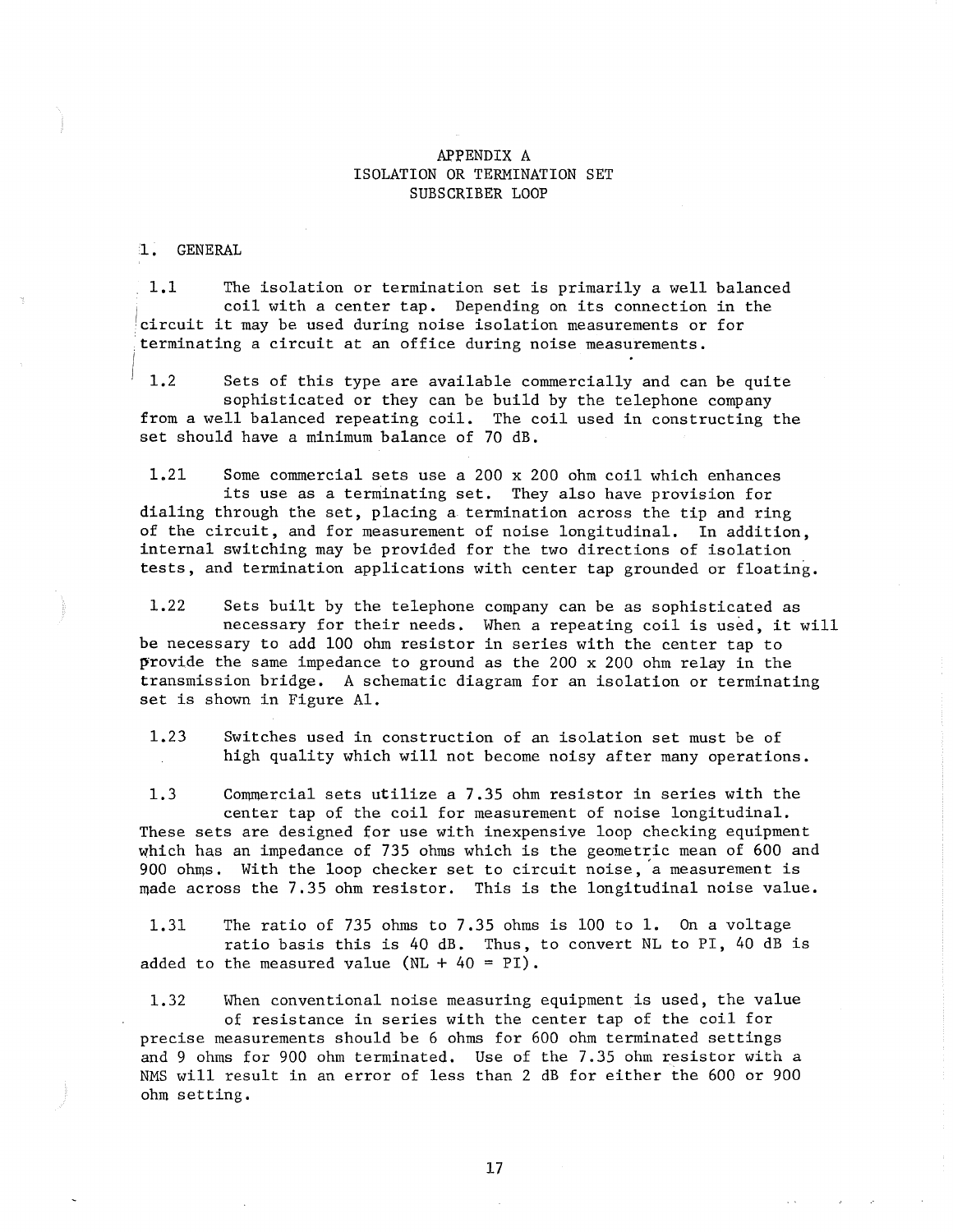

# 2. ISOLATION APPLICATION

2.1 Longitudinal noise currents travel along the tip and ring conductors almost equally. Unbalances result in small residual currents that flow in the metallic or loop circuit; this is circuit noise or noise metallic. The isolation sets utilize this longitudinal current so that balance measurements can be made in one direction with the normal longitudinal noise present.

2.11 Circuit noise can be measured on the coil side of the connection but not on the shorted side. Any unbalance on the shorted side of the set are masked and have no influence on the measurements on the coil side. Thus, the noise can be sectionalized (a) toward the CO, and (b) toward the field.

2.12 In the simplified drawing of an isolation set (Figure A2) the longitudinal noise currents Il and 12 combine at the center tap of the coil. Even if Il and 12 are not equal, this unbalance cannot affect measurements on the coil side. From the coil center tap the combined Il and 12 divide into the two windings as 13 and 14. The balance of the cable pair toward the office determine how nearly equal 13 and 14 will be.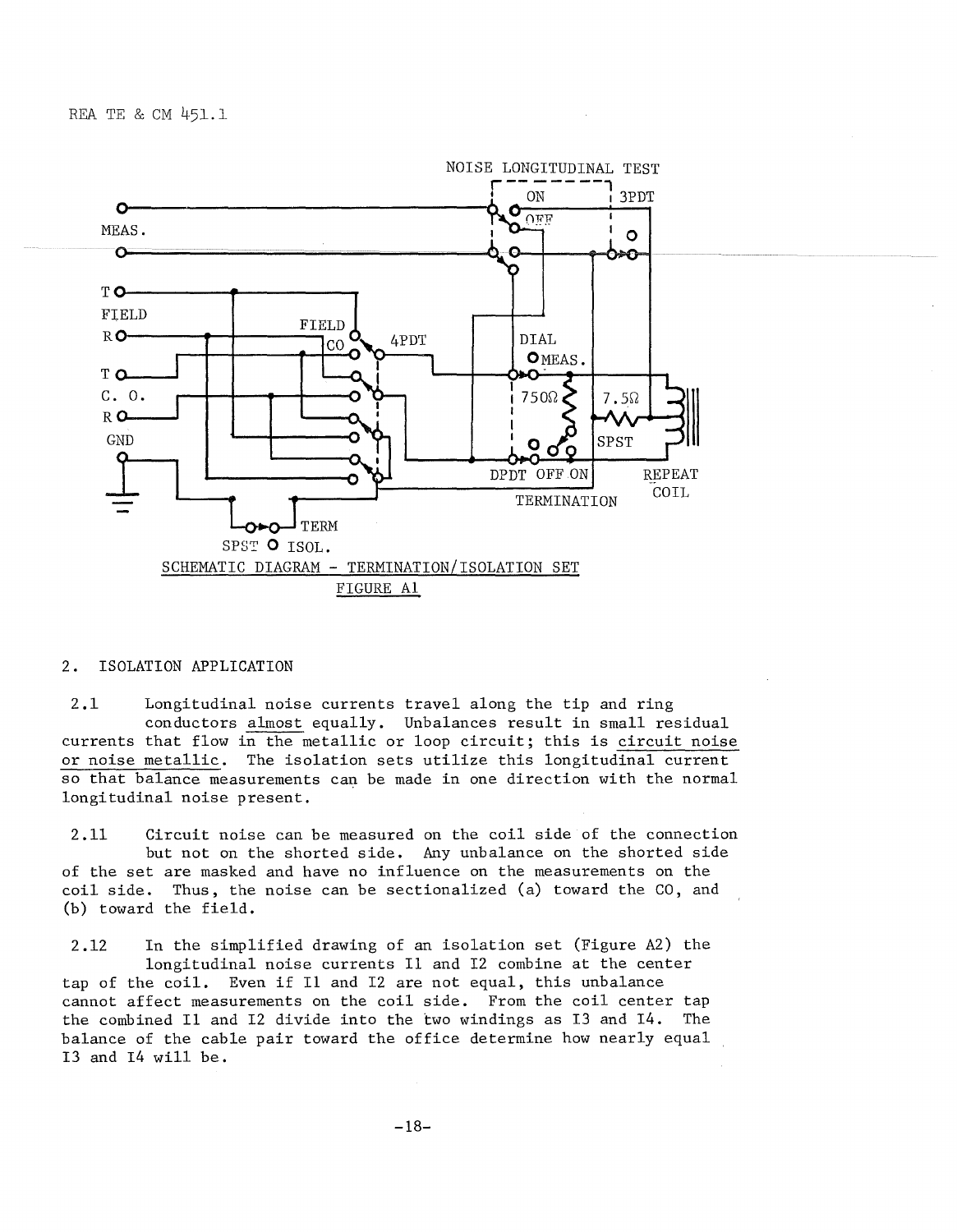

2.2 When power influence is measured or balance is calculated from measurements at or near the central office, they should be used for comparison only. Central office battery feed relays provide a low longitudinal impedance to ground (generally about 100 ohms). Power influence measured this way has very little absolute meaning. Power influence at such points can better be determined by using the isolation set and measuring circuit noise across the 7.35 ohm resistor in series with the center tap of the coil. This is a longitudinal current test and provides an indication of the power system influence. For purposes of calculating balance, noise longitudinal may be converted to power influence by adding 40 dB to the noise longitudinal value.

2.3 During noise isolation measurements both power influence and noise longitudinal measurements should be made. The highest value of power influence should be used for calculating balance. Noise longitudinal can provide the highest value of power influence from the central office to a point more than halfway to the subscribers location. Actual distance is a function of the location and magnitude of the power interference.

## 3. TERMINATION APPLICATION

3.1 When used as a termination set, the set replaces the central office equipment. This effectively removes any contribution to the overall noise from the equipment and allows testing of the cable alone. When the cable pair is terminated in this manner resistance unbalance may be measured through the termination with a wheatstone bridge.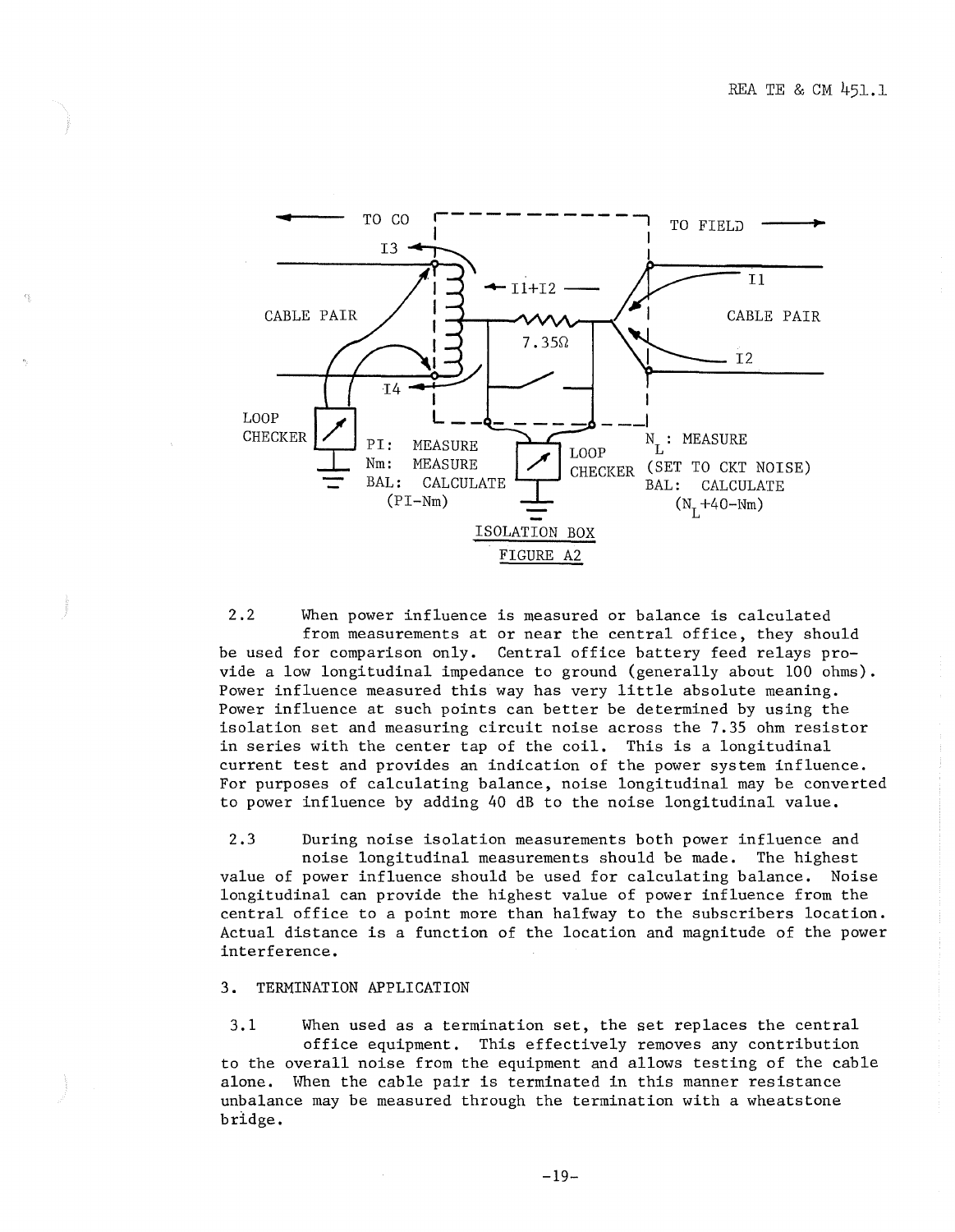3.2 If the coil used in the set has the same de resistance as a battery feed relay, the center tap may be connected directly to ground. Should the coil have low de resistance, a 100 ohm resistor should be connected between the center tap and ground to provide a longitudinal impedance to ground equivalent to a battery feed relay.

3.3 When connected as a termination as shown in Figure A3, the noise longitudinal test previously described can also be made. This type termination is valuable when determining locations for making tip and ring reversals and evaluating the effectiveness of such reversals after they have been made. Resistance unbalance may be measured through the termination set. When making noise isolation tests, resistance unbalance should be measured toward the office from each location that isolation measurements are made.



3.4 The idle pair technique is a more accurate measure of the cable since noise originating in the office and variables introduced by varying switching paths are effectively eliminated from the test circuit.

### APPENDIX B ISOLATION SET (TRUNK CIRCUIT)

### 1. GENERAL

1.1 Isolation techniques in working trunk circuits present a more complex problem than those applied to subscriber loops. An alternative isolation set should be used for measurement of trunk circuits which will eliminate these problems.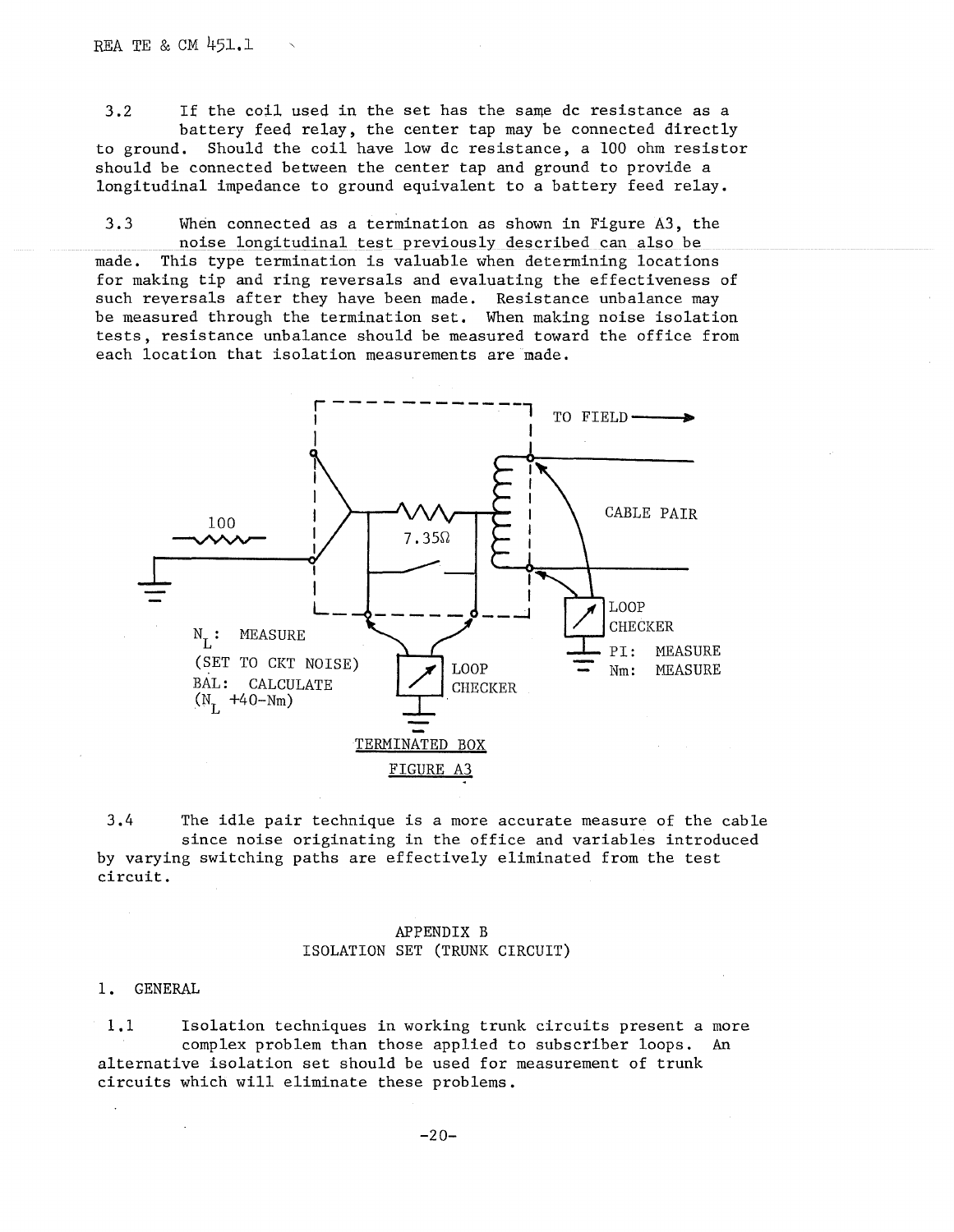1.2 The set being considered will provide de continuity end-to-end with minor effect on the longitudinal circuit. Thus, the signaling will function in the normal manner. The set will also provide a high impedance to the metallic circuit to provide separation between the two metallic sides of the circuit.

1.3 Complex terminations can be provided when required. These are designed to provide proper terminations for repeaters to keep them from singing.

2. ISOLATION SET

2.1 The basic circuit for an isolation set which will maintain de continuity and isolation between the two metallic sides of the circuit is shown in Figure Bl.

2.2 The series-aiding coils of transformers 1 and 2 are not coupled but the opposing coils within each transformer are coupled. These transformers should have a minimum balance of 70 dB.

This provides:

(a) DC continuity of the trunk circuit with minor effect on the longitudinal circuit.



FIGURE Bl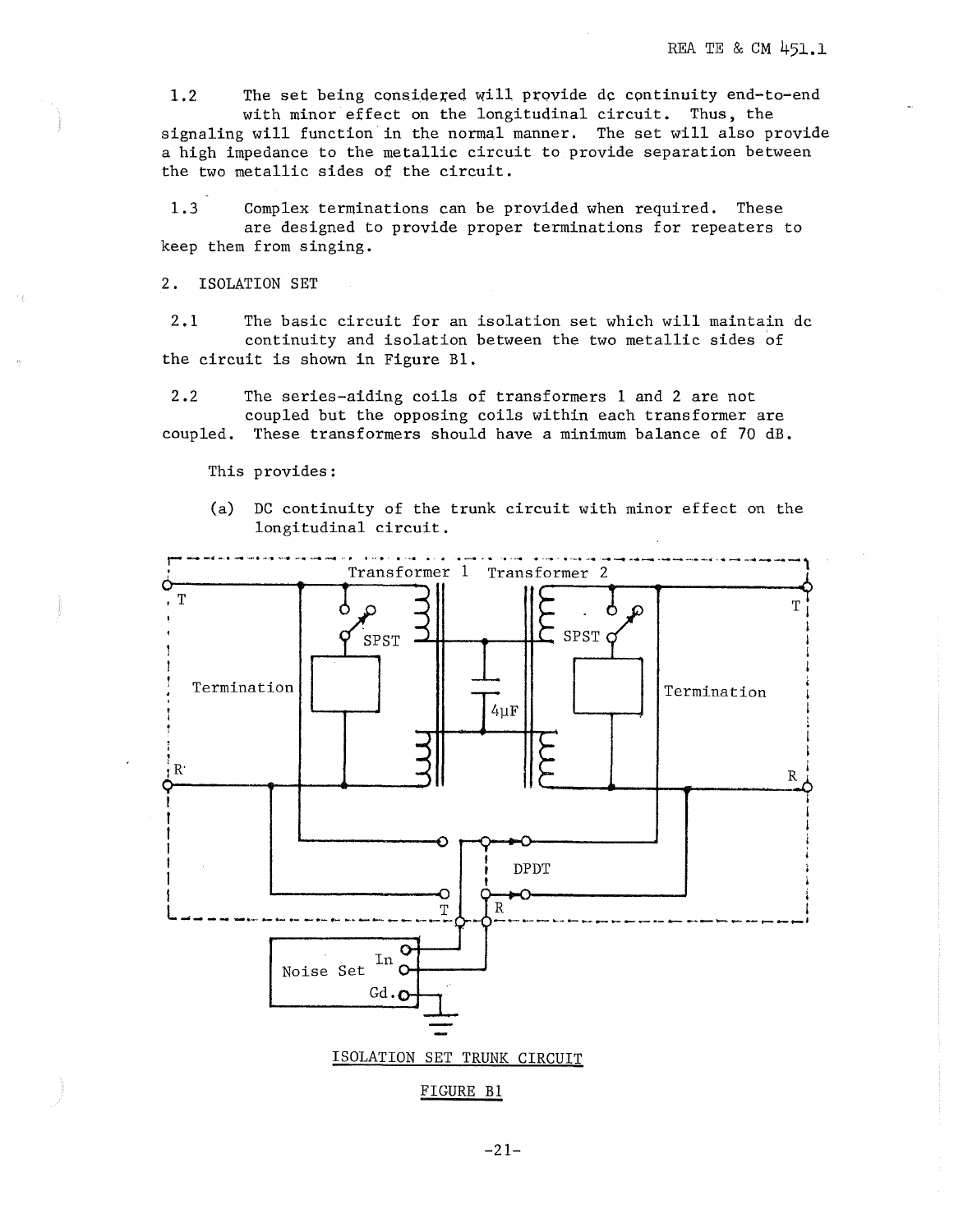- (b) Metallic isolation between the two sides *ot* the circuit is provided, facilitating application of noise isolation procedures.
- (c) Proper metallic impedance is provided when working close to an office to maintain repeater stability.

2.3 This design could also be used during noise isolation measurements when testing near the central office on repeatered subscriber loops.

3. DESIGN CONSIDERATIONS

3.1 The longitudinal impedance must be low enough to provide little influence to the flow of longitudinal noise currents and to maintain de continuity end-to-end. DC resistance should be as low as possible to enable other requirements to be met.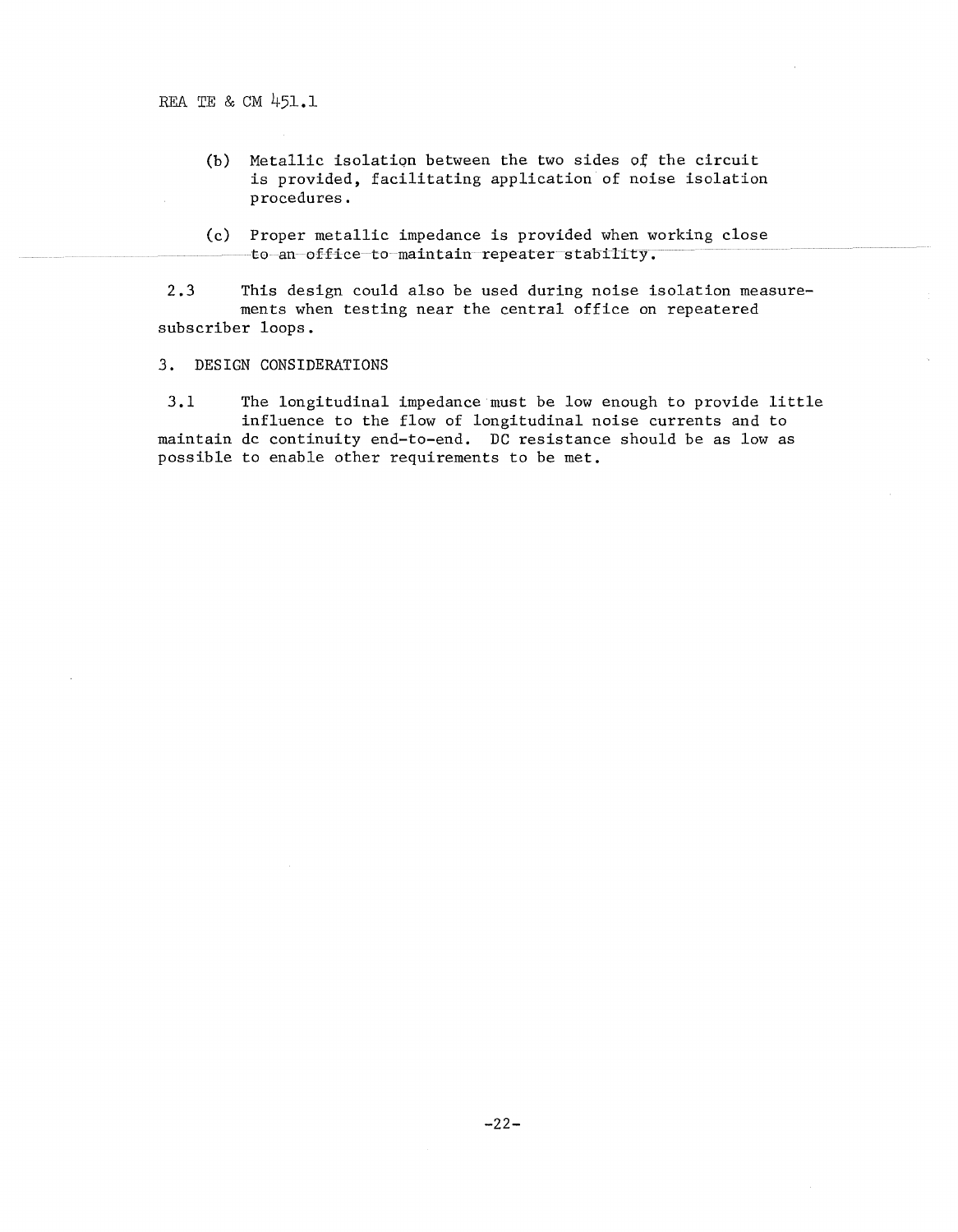$\frac{1}{\pi}$  $\mathbb{T}$  $\label{eq:2.1} \frac{1}{\sqrt{2}}\left(\frac{1}{\sqrt{2}}\right)^{2} \left(\frac{1}{\sqrt{2}}\right)^{2} \left(\frac{1}{\sqrt{2}}\right)^{2} \left(\frac{1}{\sqrt{2}}\right)^{2} \left(\frac{1}{\sqrt{2}}\right)^{2} \left(\frac{1}{\sqrt{2}}\right)^{2} \left(\frac{1}{\sqrt{2}}\right)^{2} \left(\frac{1}{\sqrt{2}}\right)^{2} \left(\frac{1}{\sqrt{2}}\right)^{2} \left(\frac{1}{\sqrt{2}}\right)^{2} \left(\frac{1}{\sqrt{2}}\right)^{2} \left(\$  $\mathcal{L}(\mathcal{A})$  .  $\mathcal{L}(\mathcal{A})$  and  $\mathcal{L}(\mathcal{A})$  $\mathcal{L}_{\mathcal{A}}$